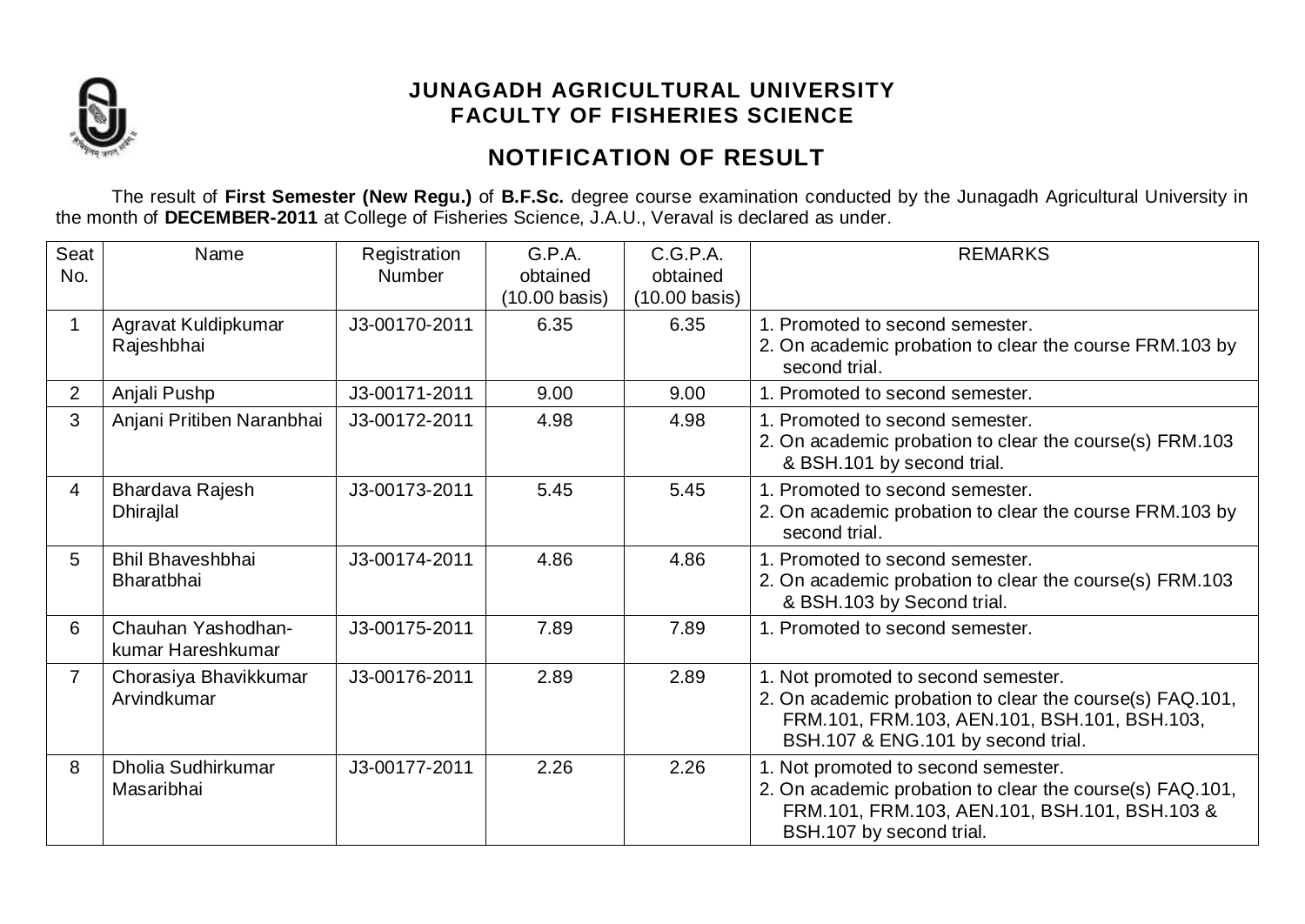| 9               | Dholiya Mrugesh<br>Jayeshbhai    | J3-00178-2011 | 0.00 | 0.00 | 1. Not promoted to second semester.<br>2. On academic probation to clear the course(s) FAQ.101,<br>FRM.101, FRM.103, AEN.101, BSH.101, BSH.103,<br>BSH.105, BSH.107 & ENG.101by second trial. |
|-----------------|----------------------------------|---------------|------|------|-----------------------------------------------------------------------------------------------------------------------------------------------------------------------------------------------|
| 10 <sup>°</sup> | Divya Mol K.K                    | J3-00179-2011 | 8.79 | 8.79 | 1. Promoted to second semester.                                                                                                                                                               |
| 11              | Fofandi Kalpesh<br>Lakhambhai    | J3-00180-2011 | 5.51 | 5.51 | 1. Promoted to second semester.<br>2. On academic probation to clear the course(s) FRM.103<br>& BSH.103 by second trial.                                                                      |
| 12              | Gohel Vivek Prakashbhai          | J3-00181-2011 | 3.86 | 3.86 | 1. Not promoted to second semester.<br>2. On academic probation to clear the course(s) FAQ.101,<br>FRM.101, FRM.103, BSH.101, BSH.103 & ENG.101by<br>second trial.                            |
| 13              | Gohil Ajaysinh Kishorsinh        | J3-00182-2011 | 4.32 | 4.32 | 1. Promoted to second semester.<br>2. On academic probation to clear the course(s) FRM.103,<br>BSH.103 & ENG.101 by second trial.                                                             |
| 14              | Gohil Kapilbhai Lalabhai         | J3-00183-2011 | 6.02 | 6.02 | 1. Promoted to second semester.<br>2. On academic probation to clear the course FRM.103 by<br>second trial.                                                                                   |
| 15              | Jamod Dhara Pradipbhai           | J3-00184-2011 | 5.01 | 5.01 | 1. Not promoted to second semester.<br>2. On academic probation to clear the course(s) FAQ.101,<br>FRM.103, BSH.101, BSH.103 & ENG.101 by second<br>trial.                                    |
| 16              | Karetha Ravikumar<br>Bhikhubhai  | J3-00185-2011 | 5.71 | 5.71 | 1. Promoted to second semester.<br>2. On academic probation to clear the course FRM.103 by<br>second trial.                                                                                   |
| 17              | Khaniya Anil Rameshbhai          | J3-00186-2011 | 6.52 | 6.52 | 1. Promoted to second semester.                                                                                                                                                               |
| 18              | Makvana Dipteebahen<br>Raseeklal | J3-00187-2011 | 3.27 | 3.27 | 1. Not promoted to second semester.<br>2. On academic probation to clear the course(s) FAQ.101,<br>FRM.101, FRM.103, AEN.101, BSH.103, BSH.107 &<br>ENG.101by second trial.                   |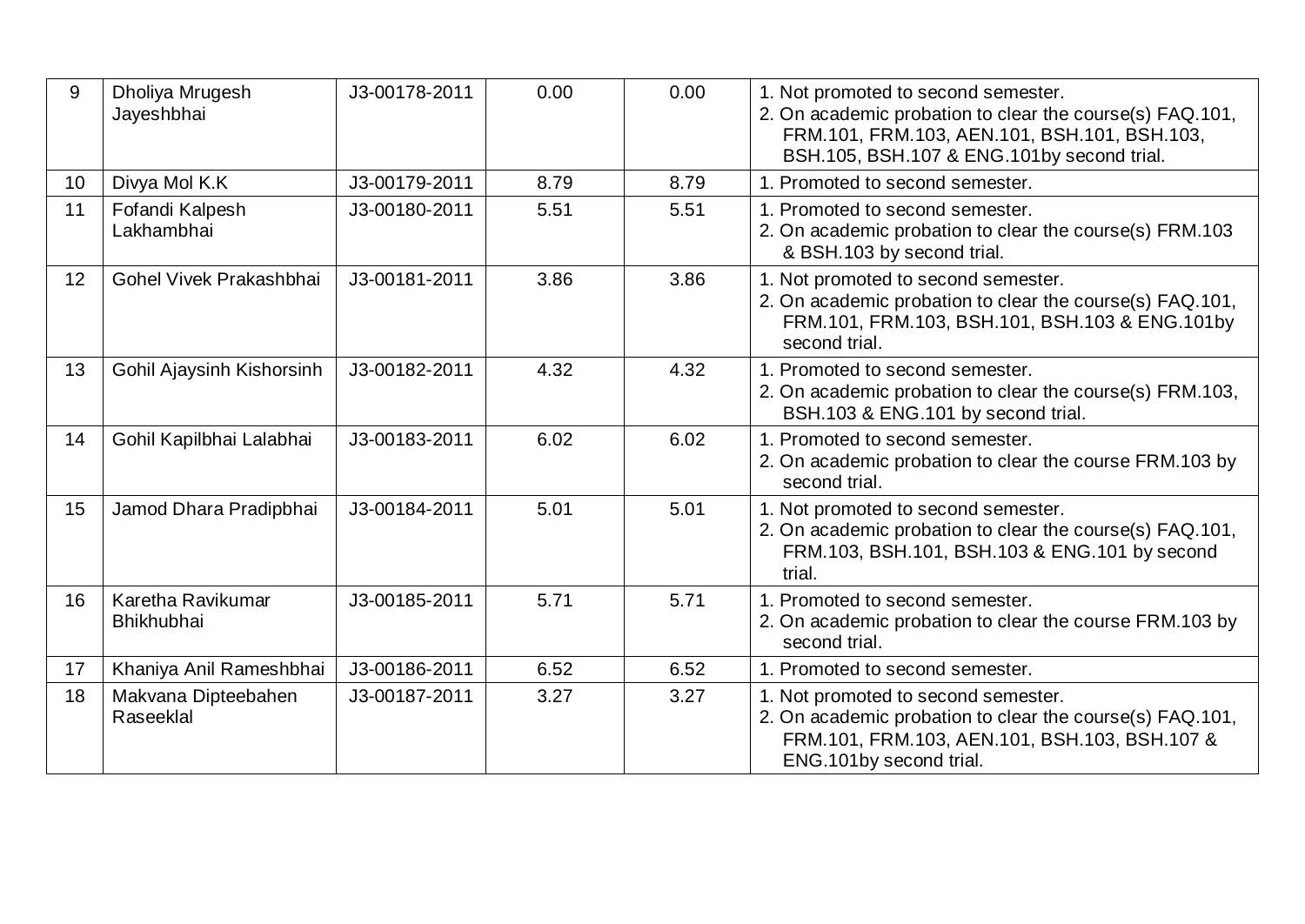| 19 | Mori Kuldip Raysingbhai               | J3-00188-2011 | 0.00 | 0.00 | 1. Not promoted to second semester.<br>2. On academic probation to clear the course(s) FAQ.101,<br>FRM.101, FRM.103, AEN.101, BSH.101, BSH.103,<br>BSH.105, BSH.107 & ENG.101 by second trial. |
|----|---------------------------------------|---------------|------|------|------------------------------------------------------------------------------------------------------------------------------------------------------------------------------------------------|
| 20 | Muchhaliya Kuldipkumar<br>Jesukhbhai  | J3-00189-2011 | 6.85 | 6.85 | 1. Promoted to second semester.                                                                                                                                                                |
| 21 | Naghera Nitinkumar<br>Sarmanbhai      | J3-00190-2011 | 4.15 | 4.15 | 1. Promoted to second semester.<br>2. On academic probation to clear the course(s) FAQ.101,<br>FRM.101, FRM.103 & BSH.103 by second trial.                                                     |
| 22 | Parmar Sudhir Keshubhai               | J3-00191-2011 | 5.22 | 5.22 | 1. Promoted to second semester.<br>2. On academic probation to clear the course(s) FRM.103<br>& BSH.103 by second trial.                                                                       |
| 23 | Patadiya Dhaval<br>Sureshbhai         | J3-00192-2011 | 6.96 | 6.96 | 1. Promoted to second semester.<br>2. On academic probation to clear the course FRM.103 by<br>second trial.                                                                                    |
| 24 | Patal Ashwin Ugabhai                  | J3-00193-2011 | 5.30 | 5.30 | 1. Promoted to second semester.<br>2. On academic probation to clear the course(s) BSH.103<br>& BSH.105 by second trial.                                                                       |
| 25 | Pathan Farhankhan<br>Ibrahimkhan      | J3-00194-2011 | 3.10 | 3.10 | 1. Not promoted to second semester.<br>2. On academic probation to clear the course(s) FAQ.101,<br>FRM.101, FRM.103, AEN.101, BSH.101, BSH.103 &<br><b>BSH.107</b><br>by second trial.         |
| 26 | Pathan Juned Javed                    | J3-00195-2011 | 7.03 | 7.03 | 1. Promoted to second semester.                                                                                                                                                                |
| 27 | <b>Rathod Gopalkumar</b><br>Devsibhai | J3-00196-2011 | 6.04 | 6.04 | 1. Promoted to second semester.<br>2. On academic probation to clear the course FRM.103 by<br>second trial.                                                                                    |
| 28 | Raval Jay Atulkumar                   | J3-00197-2011 | 5.24 | 5.24 | 1. Promoted to second semester.<br>2. On academic probation to clear the course(s) FAQ.101 &<br>FRM.103 by second trial.                                                                       |
| 29 | Shingadiya Kalpesh<br>Rameshchandra   | J3-00198-2011 | 3.15 | 3.15 | 1. Not promoted to second semester.<br>2. On academic probation to clear the course(s) FAQ.101,<br>FRM.101, FRM.103, AEN.101, BSH.101, BSH.103 &<br>BSH.107 by second trial.                   |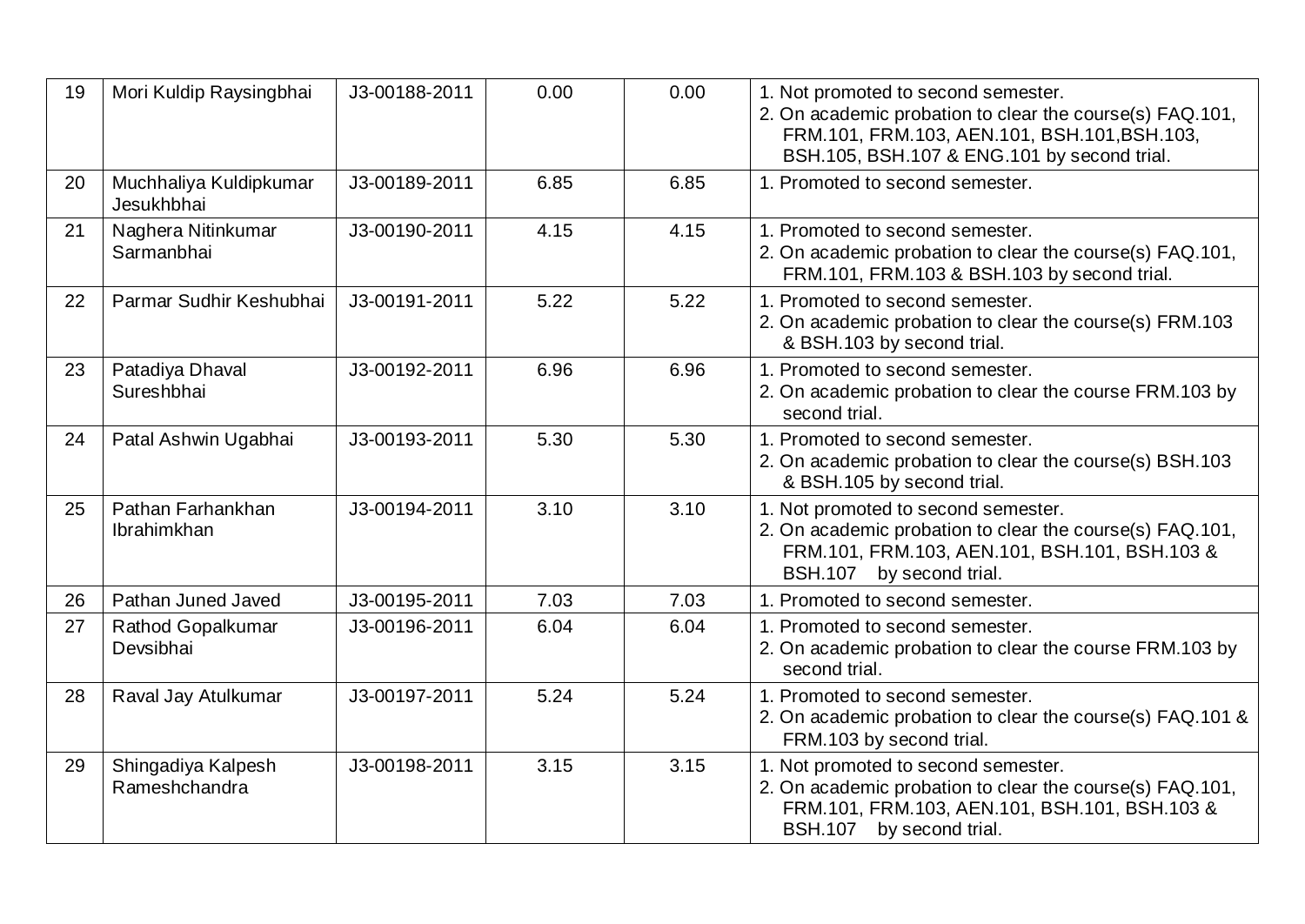| 30 | Solanki Piyush Jiva                | J3-00199-2011 | 5.52 | 5.52 | 1. Promoted to second semester.<br>2. On academic probation to clear the course(s) FRM.103 &<br>BSH.103 by second trial.                                                                       |
|----|------------------------------------|---------------|------|------|------------------------------------------------------------------------------------------------------------------------------------------------------------------------------------------------|
| 31 | Sonia                              | J3-00200-2011 | 9.03 | 9.03 | 1. Promoted to second semester.                                                                                                                                                                |
| 32 | Tandel Jitendrakumar<br>Thakorbhai | J3-00201-2011 | 6.78 | 6.78 | 1. Promoted to second semester.                                                                                                                                                                |
| 33 | Vadhel Nirali Pradipbhai           | J3-00202-2011 | 5.22 | 5.22 | 1. Promoted to second semester.<br>2. On academic probation to clear the course(s) FAQ.101,<br>FRM.101, FRM.103 & BSH.107 by second trial.                                                     |
| 34 | Vadher Sanjay Vijaybhai            | J3-00203-2011 | 3.25 | 3.25 | 1. Not promoted to second semester.<br>2. On academic probation to clear the course(s) FAQ.101,<br>FRM.101, FRM.103, BSH.103, BSH.105, BSH.107 &<br>ENG.101 by second trial.                   |
| 35 | Vadher Umesh<br>Ramsibhai          | J3-00204-2011 | 2.42 | 2.42 | 1. Not promoted to second semester.<br>2. On academic probation to clear the course(s) FAQ.101,<br>FRM.101, FRM.103, AEN.101, BSH.101, BSH.103,<br>BSH.105, BSH.107 & ENG.101 by second trial. |
| 36 | Chauhan Moin Basirbhai             | J3-00138-2010 | 5.52 | 5.52 | 1. Promoted to second semester.                                                                                                                                                                |
| 37 | Deshmukh Yagnik<br>Nareshbhai      | J3-00142-2010 | 5.20 | 5.20 | 1. Not promoted to second semester.<br>2. On academic probation to clear the course FRM.103 by<br>second trial.                                                                                |
| 38 | <b>Muchhal Haresh</b><br>Dayabhai  | J3-00151-2010 | 5.52 | 5.52 | 1. Promoted to third semester.                                                                                                                                                                 |
| 39 | Vanavi Rajesh Jayantilal           | J3-00166-2010 | 5.11 | 5.11 | 1. Not promoted to second semester.<br>2. On academic probation to clear the course FRM.103 by<br>second trial.                                                                                |

No. JAU / REG / EXAM / T-5 / 1816-18 / 2012 **REGISTRAR** Date: 15 / 02/ 2012 *Copy f.w.cs.to:*

- 1. The Principal, College of Fisheries Science, JAU, Veraval (5 copies).
- 2. The Director of Students' Welfare, JAU, Junagadh
- 3. Table-4 of this office.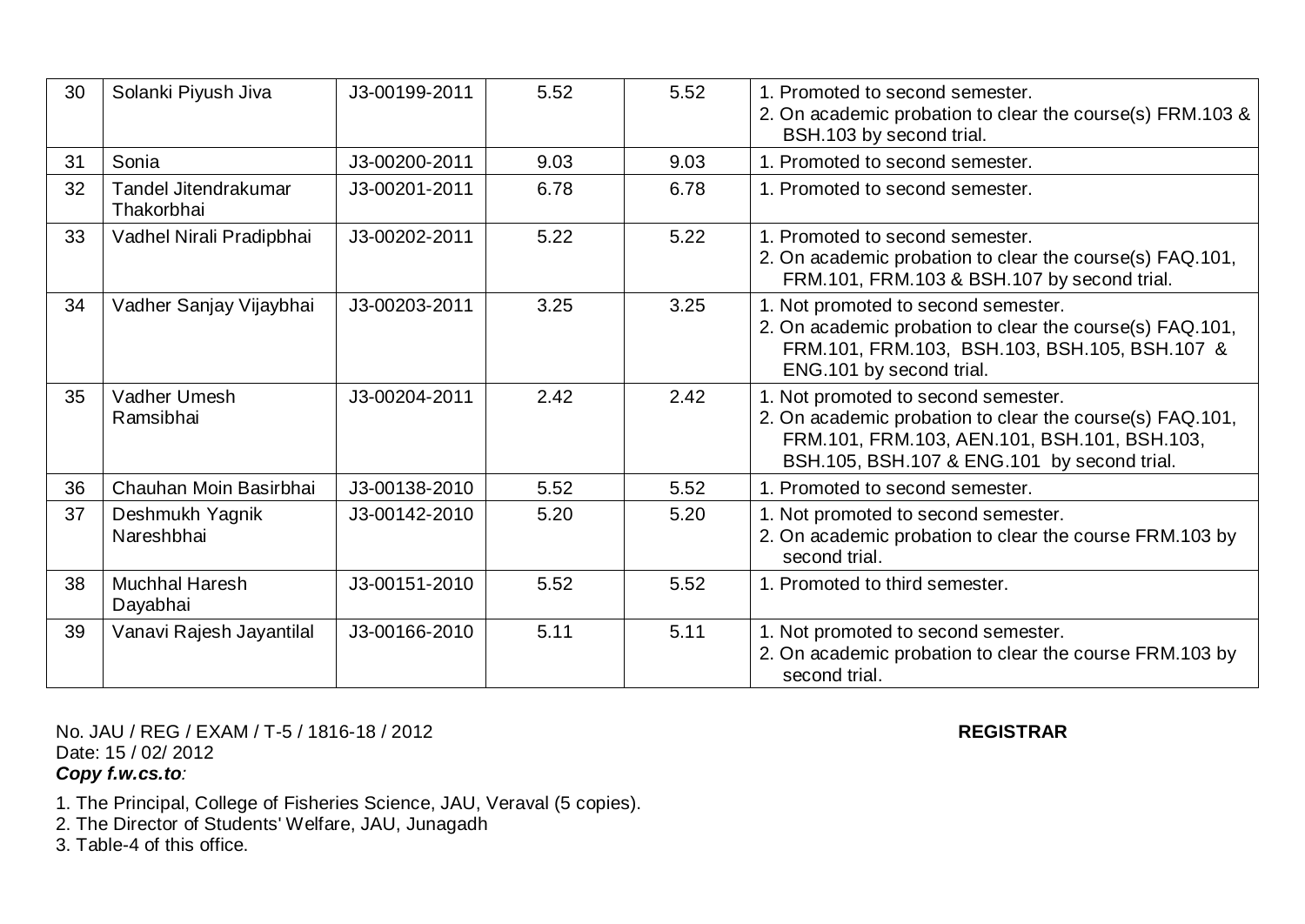

## **JUNAGADH AGRICULTURAL UNIVERSITY FACULTY OF FISHERIES SCIENCE NOTIFICATION OF RESULT**

The result of **Second Semester (New Supple.)** of **B.F.Sc.** degree course examination conducted by the Junagadh Agricultural University in the month of **DECEMBER-2011** at College of Fisheries Science, J.A.U., Veraval is declared as under.

| Seat           | Name                  | Registration  | G.P.A.                  | C.G.P.A.                | <b>REMARKS</b>                                                           |
|----------------|-----------------------|---------------|-------------------------|-------------------------|--------------------------------------------------------------------------|
| No.            |                       | <b>Number</b> | obtained                | obtained                |                                                                          |
|                |                       |               | $(10.00 \text{ basis})$ | $(10.00 \text{ basis})$ |                                                                          |
|                | <b>Bhadresa Ronak</b> | J3-00136-2010 | 5.36                    | 5.57                    | 1. Not promoted to fourth semester.                                      |
|                | Damodarbhai           |               |                         |                         | 2. He has to clear the course(s) FAQ.201, FAQ.203, FRM.201,              |
|                |                       |               |                         |                         | AEN.201 & BSH.201of third semester by second trial.                      |
| $\overline{2}$ | Fofandi Riddhi        | J3-00082-2008 | 4.80                    | 4.99                    | 1. Promoted to fourth semester with the condition to clear the           |
|                | Govindbhai            |               |                         |                         | course ESC.102 by third trial in <b>make-up</b> exam.                    |
| 3              | Makrani Aunraza       | J3-00088-2008 | 5.66                    | 5.54                    | 1. Promoted to fourth semester.                                          |
|                | Abdulkarim            |               |                         |                         |                                                                          |
| 4              | Mayani Amitkumar      | J3-00149-2010 | 5.39                    | 5.63                    | 1. Not promoted to fourth semester.                                      |
|                | <b>Bhailalbhai</b>    |               |                         |                         | 2. He has to clear the course AEN.104 by third trial in make-up<br>exam. |
|                |                       |               |                         |                         | 3. He has also to clear the course(s) FAQ.201, FAQ.203,                  |
|                |                       |               |                         |                         | FRM.201, AEN.201 & BSH.201 of third semester by second                   |
|                |                       |               |                         |                         | trial.                                                                   |
| 5              | <b>Muchhal Haresh</b> | J3-00151-2010 | 5.74                    | 5.64                    | 1. Promoted to third semester.                                           |
|                | Dayabhai              |               |                         |                         |                                                                          |
| 6              | Rathod                | J3-00125-2009 | 5.20                    | 5.34                    | 1. Not promoted to fourth semester.                                      |
|                | Vinaykumar            |               |                         |                         | 2. He has to clear the course(s) FAQ.201, FAQ.203, FRM.201,              |
|                | Dhanjibhai            |               |                         |                         | AEN.201 & BSH.201 of third semester by second trial.                     |
|                | Solanki Ravikumar     | J3-00129-2009 | 5.27                    | 5.33                    | 1. Promoted to fourth semester.                                          |
|                | Meghajibhai           |               |                         |                         |                                                                          |

No. JAU / REG / EXAM / T-5 / 1819-21 / 2012 **REGISTRAR** Date: 15 / 02/ 2012 *Copy f.w.cs.to:*

- 1. The Principal, College of Fisheries Science, JAU, Veraval (5 copies).
- 2. The Director of Students' Welfare, JAU, Junagadh
- 3. Table-4 of this office.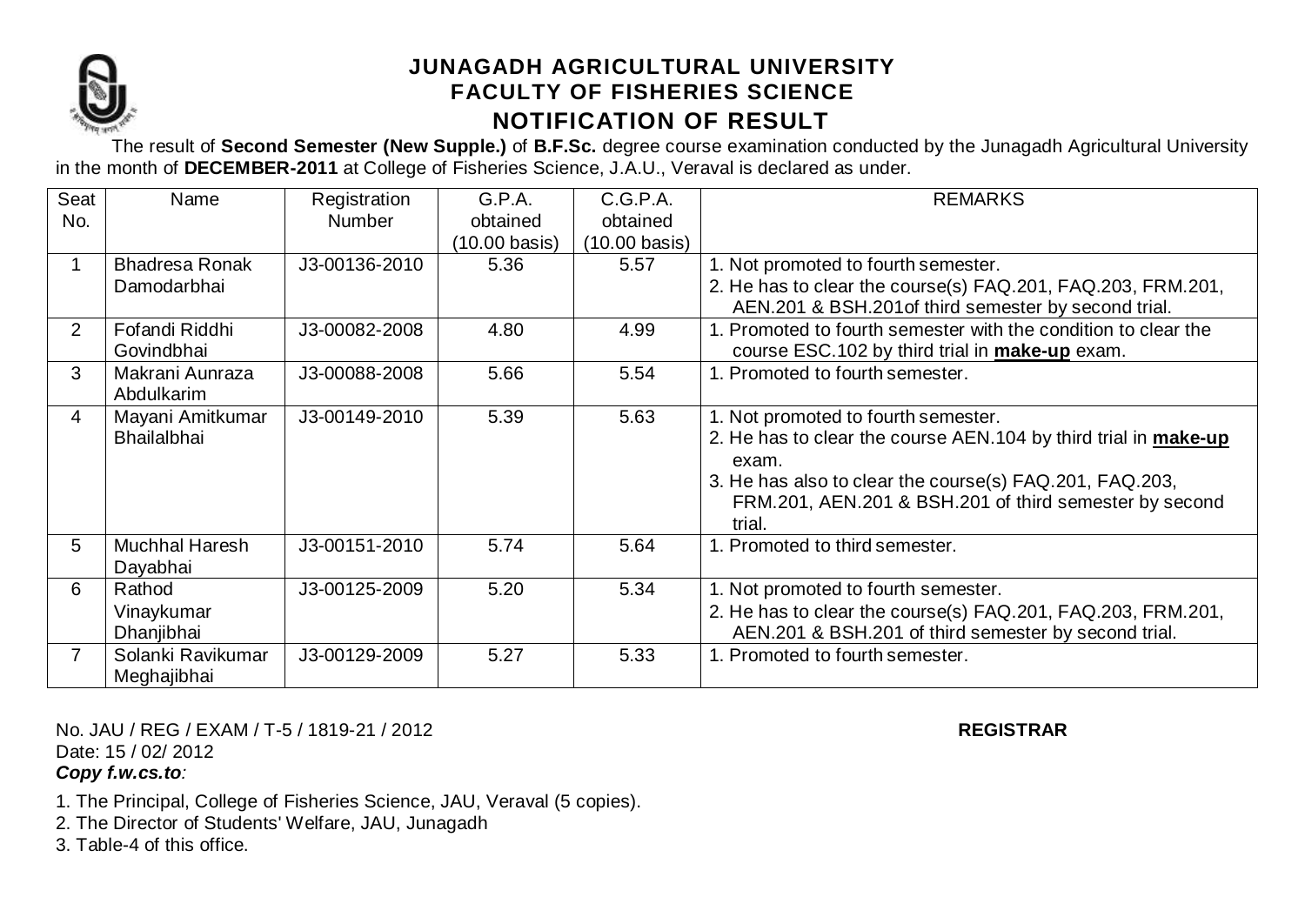

## **JUNAGADH AGRICULTURAL UNIVERSITY FACULTY OF FISHERIES SCIENCE**

# **NOTIFICATION OF RESULT**

The result of **Third Semester (New Regu.)** of **B.F.Sc.** degree course examination conducted by the Junagadh Agricultural University in the month of **DECEMBER-2011** at College of Fisheries Science, J.A.U., Veraval is declared as under.

| Seat           | Name                       | Registration  | G.P.A.                  | O.G.P.A.                | <b>REMARKS</b>                                            |
|----------------|----------------------------|---------------|-------------------------|-------------------------|-----------------------------------------------------------|
| No.            |                            | <b>Number</b> | obtained                | obtained                |                                                           |
|                |                            |               | $(10.00 \text{ basis})$ | $(10.00 \text{ basis})$ |                                                           |
| $\mathbf 1$    | <b>Bhadresa Ronak</b>      | J3-00136-2010 | 4.28                    | 5.15                    | 1. Not promoted to fourth semester.                       |
|                | Damodarbhai                |               |                         |                         | 2. On academic probation to clear the course(s) FAQ.201,  |
|                |                            |               |                         |                         | FAQ.203, FRM.201, AEN.201 & BSH.201 by second trial.      |
| $\overline{2}$ | Chavda Hetal<br>Khimjibhai | J3-00139-2010 | 8.03                    | 8.06                    | 1. Promoted to fourth semester.                           |
| 3              | Fofandi Riddhi             | J3-00082-2008 | 4.64                    | 4.88                    | 1. Conditionally promoted to fourth semester.             |
|                | Govindbhai                 |               |                         |                         | 2. On academic probation to clear the course(s) FAQ.203,  |
|                |                            |               |                         |                         | AEN.201, BSH.201 & BSH.203 by second trial.               |
|                |                            |               |                         |                         | 3. He has to clear the course ECS-102 of second semester  |
|                |                            |               |                         |                         | in Make-up by third trial                                 |
| $\overline{4}$ | Fofandi Yogesh             | J3-00143-2010 | 6.33                    | 6.07                    | 1. Promoted to fourth semester.                           |
|                | Nagindas                   |               |                         |                         |                                                           |
| 5              | <b>Gohil Dilipsinh</b>     | J3-00144-2010 | 5.70                    | 5.83                    | 1. Promoted to fourth semester.                           |
|                | <b>Balvantsinh</b>         |               |                         |                         | 2. On academic probation to clear the course(s) FAQ.201 & |
|                |                            |               |                         |                         | BSH.201 by second trial.                                  |
| 6              | Lakhadhir Dipeeka          | J3-00146-2010 | 7.36                    | 6.82                    | 1. Promoted to fourth semester.                           |
|                | Dineshbhai                 |               |                         |                         |                                                           |
| $\overline{7}$ | Makrani Aunraza            | J3-00088-2008 | 5.74                    | 5.60                    | 1. Promoted to fourth semester.                           |
|                | Abdulkarim                 |               |                         |                         | 2. On academic probation to clear the course FAQ.201 by   |
|                |                            |               |                         |                         | second trial.                                             |
| 8              | Masani Milan Nagindas      | J3-00148-2010 | 7.50                    | 7.57                    | 1. Promoted to fourth semester.                           |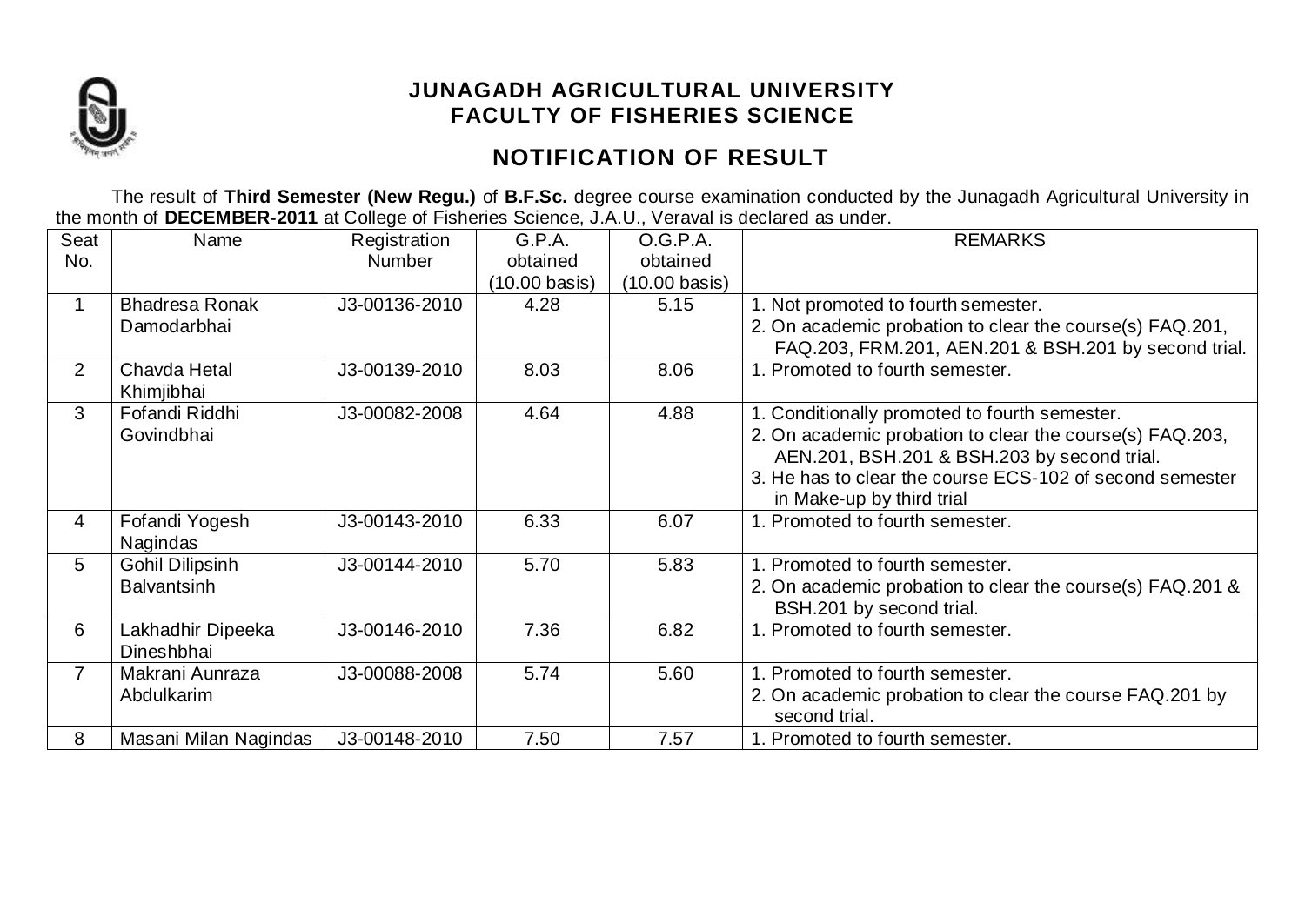| 9  | Mayani Amitkumar<br><b>Bhailalbhai</b> | J3-00149-2010 | 4.24 | 5.18 | 1. Not promoted to fourth semester.<br>2. On academic probation to clear the course(s) FAQ.201,<br>FAQ.203, FRM.201, AEN.201 & BSH.201 by second trial.<br>3. He has to clear the course AEN-104 of second semester<br>in Make-up by third trial |
|----|----------------------------------------|---------------|------|------|--------------------------------------------------------------------------------------------------------------------------------------------------------------------------------------------------------------------------------------------------|
| 10 | Mori Yogeshkumar<br>Abhesingh          | J3-00150-2010 | 7.25 | 7.18 | 1. Promoted to fourth semester.                                                                                                                                                                                                                  |
| 11 | Panja Tehseen Hamid                    | J3-00152-2010 | 8.05 | 7.81 | 1. Promoted to fourth semester.                                                                                                                                                                                                                  |
| 12 | Raju Ram                               | J3-00156-2010 | 8.35 | 8.47 | 1. Promoted to fourth semester.                                                                                                                                                                                                                  |
| 13 | Rathod Vinaykumar                      | J3-00125-2009 | 4.43 | 5.05 | 1. Not promoted to fourth semester.                                                                                                                                                                                                              |
|    | Dhanjibhai                             |               |      |      | 2. On academic probation to clear the course(s) FAQ.201,<br>FAQ.203, FRM.201, AEN.201 & BSH.201 by second trial.                                                                                                                                 |
| 14 | Sakshi Kumari                          | J3-00160-2010 | 6.76 | 6.94 | 1. Promoted to fourth semester.                                                                                                                                                                                                                  |
| 15 | Shibli Shailendra                      | J3-00163-2010 | 8.82 | 8.91 | 1. Promoted to fourth semester.                                                                                                                                                                                                                  |
| 16 | Shyam Kumar                            | J3-00164-2010 | 8.22 | 8.35 | 1. Promoted to fourth semester.                                                                                                                                                                                                                  |
| 17 | Sisodia Anju Aligbhai                  | J3-00165-2010 | 6.35 | 6.15 | 1. Promoted to fourth semester.                                                                                                                                                                                                                  |
| 18 | Solanki Ravikumar                      | J3-00129-2009 | 4.98 | 5.21 | 1. Promoted to fourth semester.                                                                                                                                                                                                                  |
|    | Meghajibhai                            |               |      |      | 2. On academic probation to clear the course(s) FAQ.201,<br>FAQ.203 & BSH.201 by second trial.                                                                                                                                                   |
| 19 | Vasava Rajesh<br>Jayantibhai           | J3-00167-2010 | 6.05 | 6.35 | 1. Promoted to fourth semester.                                                                                                                                                                                                                  |
| 20 | <b>Vikas</b>                           | J3-00168-2010 | 6.71 | 6.69 | 1. Promoted to fourth semester.                                                                                                                                                                                                                  |
| 21 | Vyas Upasana Dhirajlal                 | J3-00169-2010 | 7.78 | 7.25 | 1. Promoted to fourth semester.                                                                                                                                                                                                                  |
| 22 | Kachhela Rohitkumar                    | J3-00086-2008 | 4.86 | 5.13 | 1. Not promoted to fourth semester.                                                                                                                                                                                                              |
|    | Rasingbhai                             |               |      |      | 2. On academic probation to clear the course(s) FAQ.201 &<br>FAQ.203 by fourth & final trial.                                                                                                                                                    |

No. JAU / REG / EXAM / T-5 / 1822-24 / 2012 **REGISTRAR** Date: 15 / 02/ 2012

#### *Copy f.w.cs.to:*

- 1. The Principal, College of Fisheries Science, JAU, Veraval (5 copies).
- 2. The Director of Students' Welfare, JAU, Junagadh
- 3. Table-4 of this office.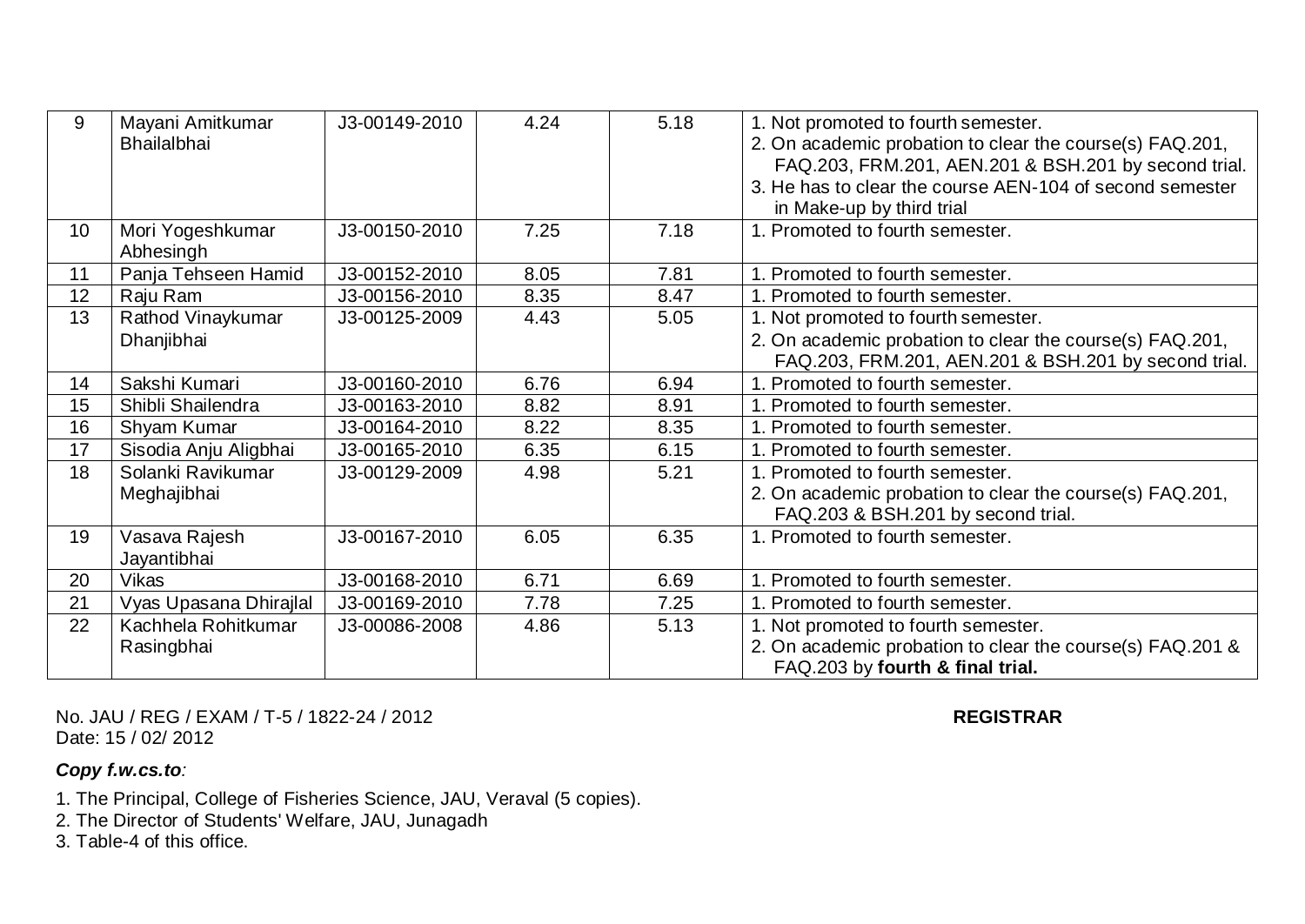

## **JUNAGADH AGRICULTURAL UNIVERSITY FACULTY OF FISHERIES SCIENCE NOTIFICATION OF RESULTS**

The result of **Fourth Semester (New Supple.)** of **B.F.Sc.** degree course examination conducted by the Junagadh Agricultural University in the month of **DECEMBER-2011** at College of Fisheries Science, J.A.U, Veraval is declared as under.

| Seat | Name                      | Registration  | G.P.A.        | O.G.P.A.                | <b>REMARKS</b>                  |
|------|---------------------------|---------------|---------------|-------------------------|---------------------------------|
| No.  |                           | Number        | obtained      | obtained                |                                 |
|      |                           |               | (10.00 basis) | $(10.00 \text{ basis})$ |                                 |
|      | <b>Bhetariya Geetaben</b> | J3-00102-2009 | 5.98          | 5.91                    | 1. Promoted to sixrth semester. |
|      | Parabatbhai               |               |               |                         |                                 |
| C    | Pampaniya                 | J3-00118-2009 | 6.40          | 6.70                    | 1. Promoted to sixrth semester. |
|      | Nirbhaykumar Arjanbhai    |               |               |                         |                                 |
| 3    | Charan Kanudan            | J3-00105-2009 | 6.15          | 5.99                    | 1. Promoted to sixrth semester. |
|      | Shambhudan                |               |               |                         |                                 |

The result of **Sixth Semester (Old Supple.)** of **B.F.Sc.** degree course examination conducted by the Junagadh Agricultural University in the month of **DECEMBER-2011** at College of Fisheries Science, J.A.U., Veraval is declared as under.

| Seat | Name                | Registration  | G.P.A.                  | O.G.P.A.        | <b>REMARKS</b>               |
|------|---------------------|---------------|-------------------------|-----------------|------------------------------|
| No.  |                     | Number        | obtained                | obtained (10.00 |                              |
|      |                     |               | $(10.00 \text{ basis})$ | basis)          |                              |
|      | Karvat Faizal Hanif | J3-00060-2007 | 5.51                    | 5.86            | Promoted to eighth semester. |

The result of **Second Semester (NEW MAKE-UP)** of **B.F.Sc.** degree course examination conducted by the Junagadh Agricultural University in the month of **JANUARY-2012** at College of Fisheries Science, J.A.U., Veraval is declared as under.

| Seat | Name           | Registration  | G.P.A.                  | O.G.P.A.      | <b>REMARKS</b>                 |
|------|----------------|---------------|-------------------------|---------------|--------------------------------|
| No.  |                | Number        | obtained                | obtained      |                                |
|      |                |               | $(10.00 \text{ basis})$ | (10.00 basis) |                                |
|      | Fofandi Riddhi | J3-00082-2008 | 5.35                    | 5.12          | . Promoted to fourth semester. |
|      | Govindbhai     |               |                         |               |                                |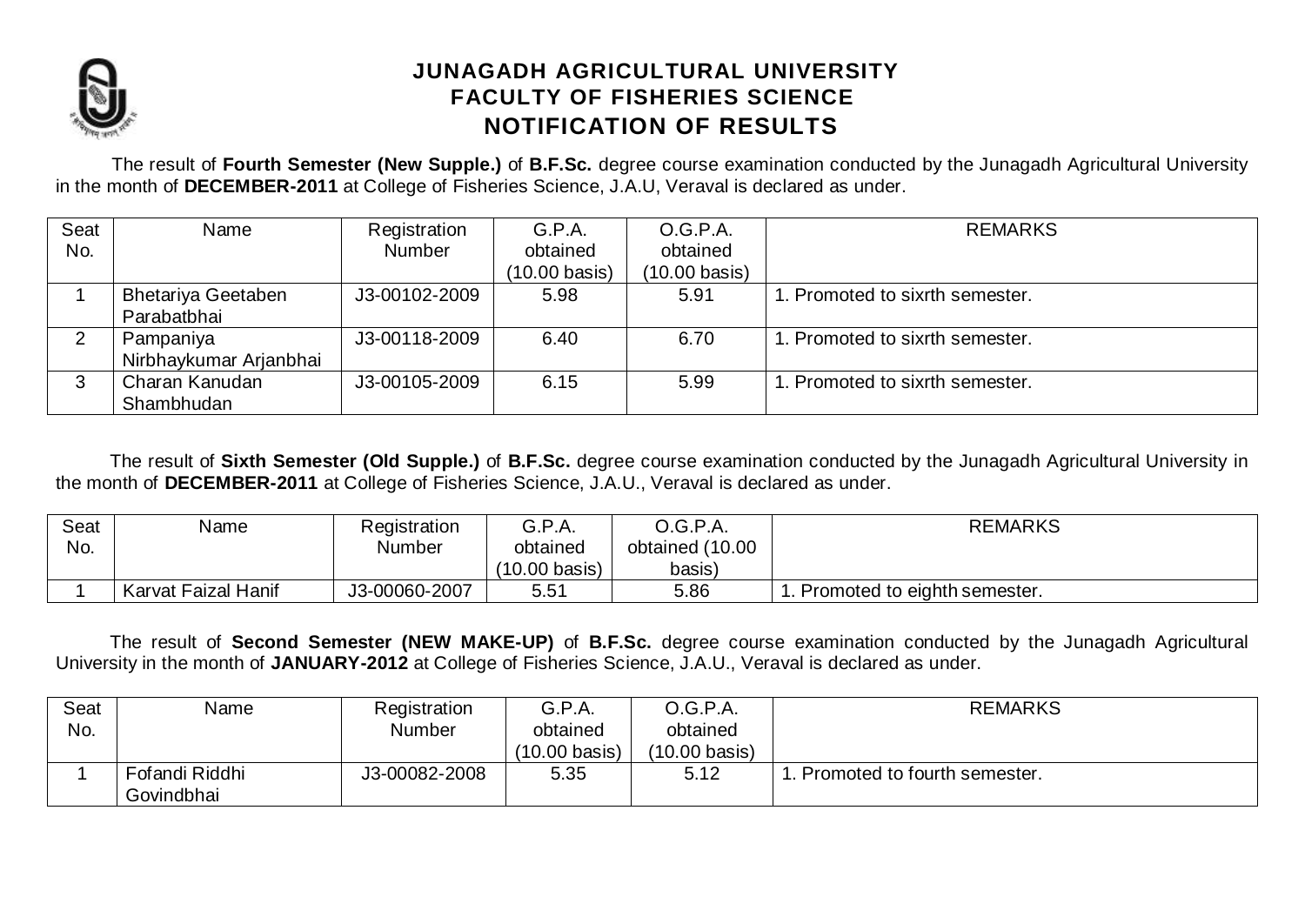|                  |               |      |      | .                                                    |
|------------------|---------------|------|------|------------------------------------------------------|
| Mayani Amitkumar | J3-00149-2010 | 5.19 | 5.48 | 1. Not promoted to fourth semester.                  |
| Bhailalbhai      |               |      |      | 2. On academic probation to clear the course AEN.104 |
|                  |               |      |      | by fourth & final trial.                             |
|                  |               |      |      | 3. He has also to clear the course(s) FAQ.201,       |
|                  |               |      |      | FAQ.203, FRM.201, AEN.201 & BSH.201 of third         |
|                  |               |      |      | semester by second trial.                            |

No. JAU / REG / EXAM / T-5 / 1825-27/ 2012 **REGISTRAR** Date: 15 / 02/ 2012

#### *Copy f.w.cs.to:*

- 1. The Principal, College of Fisheries Science, JAU, Veraval (5 copies).
- 2. The Director of Students' Welfare, JAU, Junagadh
- 3. Table-4 of this office. .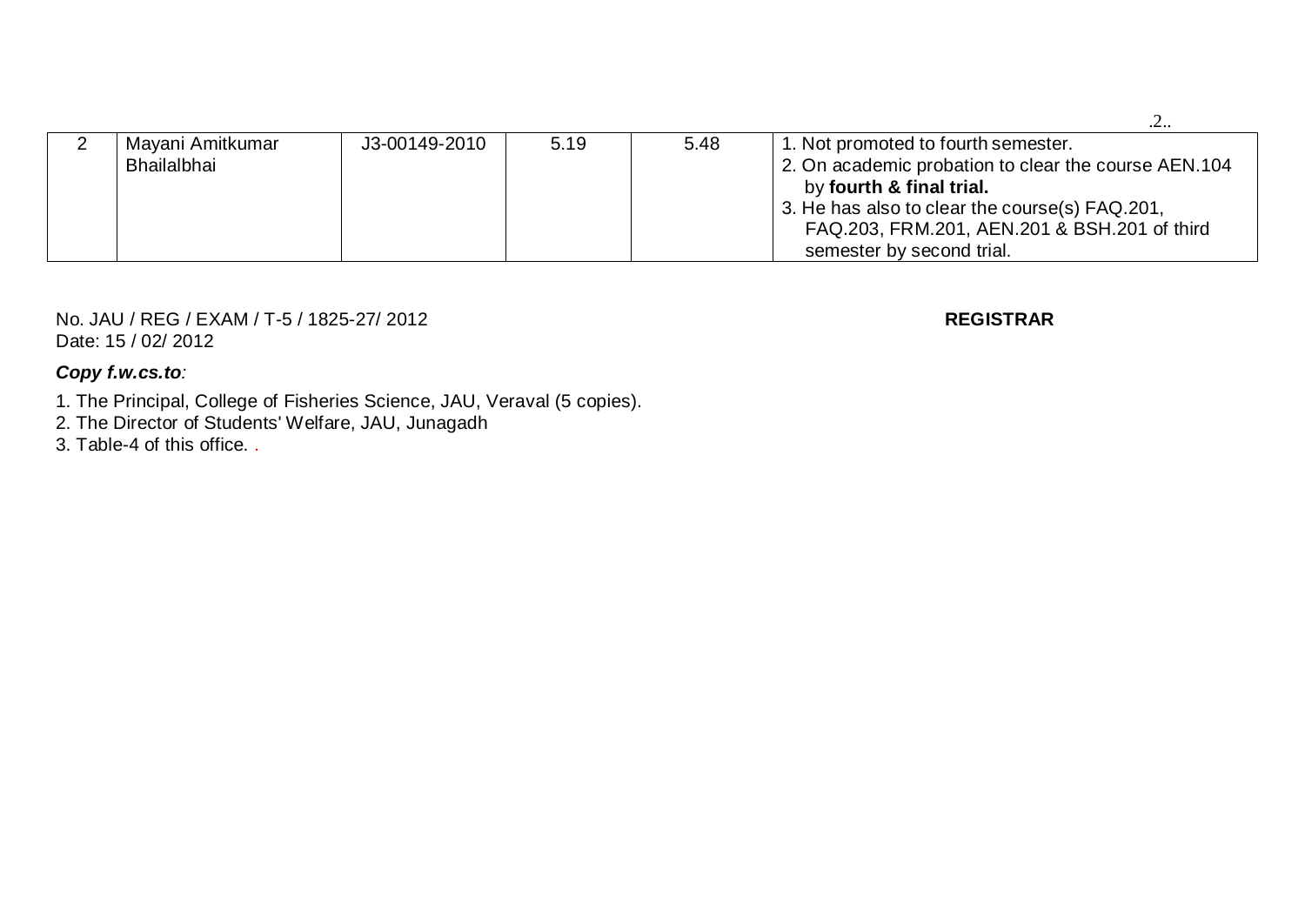

## **JUNAGADH AGRICULTURAL UNIVERSITY FACULTY OF FISHERIES SCIENCE NOTIFICATION OF RESULT**

The result of **Fifth Semester (New Regu.)** of **B.F.Sc.** degree course examination conducted by the Junagadh Agricultural University in the month of **DECEMBER-2011** at College of Fisheries Science, J.A.U., Veraval is declared as under.

| Seat           | Name                         | Registration  | G.P.A.                  | O.G.P.A.                | <b>REMARKS</b>                                  |
|----------------|------------------------------|---------------|-------------------------|-------------------------|-------------------------------------------------|
| No.            |                              | <b>Number</b> | obtained                | obtained                |                                                 |
|                |                              |               | $(10.00 \text{ basis})$ | $(10.00 \text{ basis})$ |                                                 |
| $\mathbf{1}$   | Ali Kassim Mohammed          | J3-00099-2009 | 6.03                    | 5.94                    | 1. Promoted to sixrth semester.                 |
| $\overline{2}$ | <b>Anand Kumar Verma</b>     | J3-00100-2009 | 7.39                    | 7.65                    | 1. Promoted to sixrth semester.                 |
| 3              | <b>Bhetariya Geetaben</b>    | J3-00102-2009 | 5.05                    | 5.73                    | 1. Promoted to sixrth semester.                 |
|                | Parabatbhai                  |               |                         |                         | 2. On academic probation to clear the course(s) |
|                |                              |               |                         |                         | FAQ.305, FRM.301 & BSH.301by second trial.      |
| 4              | Bishara Ali Juma             | J3-00103-2009 | 8.05                    | 7.90                    | 1. Promoted to sixrth semester.                 |
| 5              | Charan Kanudan Shambhudan    | J3-00105-2009 | 5.90                    | 5.97                    | 1. Promoted to sixrth semester.                 |
| 6              | Chudasama Hemang             | J3-00106-2009 | 6.45                    | 6.54                    | 1. Promoted to sixrth semester.                 |
|                | Mohanbhai                    |               |                         |                         |                                                 |
| $\overline{7}$ | Divaraniya Shantiben         | J3-00107-2009 | 6.66                    | 6.87                    | 1. Promoted to sixrth semester.                 |
|                | Vajshibhai                   |               |                         |                         |                                                 |
| 8              | Halai Ramiz Razakbhai        | J3-00109-2009 | 6.47                    | 6.80                    | 1. Promoted to sixrth semester.                 |
| 9              | Jaala Simba Khamisi          | J3-00110-2009 | 6.23                    | 6.36                    | 1. Promoted to sixrth semester.                 |
| 10             | Joshi Dhairy Rajnikant       | J3-00111-2009 | 5.58                    | 5.86                    | 1. Promoted to sixrth semester.                 |
| 11             | Katira Nareshbhai Nathabhai  | J3-00112-2009 | 6.51                    | 6.35                    | 1. Promoted to sixrth semester.                 |
| 12             | Makvana Nayankumar           | J3-00113-2009 | 6.65                    | 6.23                    | 1. Promoted to sixrth semester.                 |
|                | Lakhamanbhai                 |               |                         |                         |                                                 |
| 13             | Masani Bhavika Bachubhai     | J3-00114-2009 | 6.32                    | 6.40                    | 1. Promoted to sixrth semester.                 |
| 14             | Mchanga Said Khamis          | J3-00115-2009 | 7.22                    | 7.13                    | 1. Promoted to sixrth semester.                 |
| 15             | Mwadini Haji Vuai            | J3-00116-2009 | 5.72                    | 5.90                    | 1. Promoted to sixrth semester.                 |
| 16             | Pampaniya Nirbhaykumar       | J3-00118-2009 | 6.67                    | 6.70                    | 1. Promoted to sixrth semester.                 |
|                | Arjanbhai                    |               |                         |                         |                                                 |
| 17             | Parmar Amit Rudabhai         | J3-00119-2009 | 5.76                    | 5.74                    | 1. Promoted to sixrth semester.                 |
|                |                              |               |                         |                         | 2. On academic probation to clear the course    |
|                |                              |               |                         |                         | FAQ.305 by second trial.                        |
| 18             | Parmar Anirudhsinh Manojbhai | J3-00120-2009 | 7.97                    | 7.93                    | 1. Promoted to sixrth semester.                 |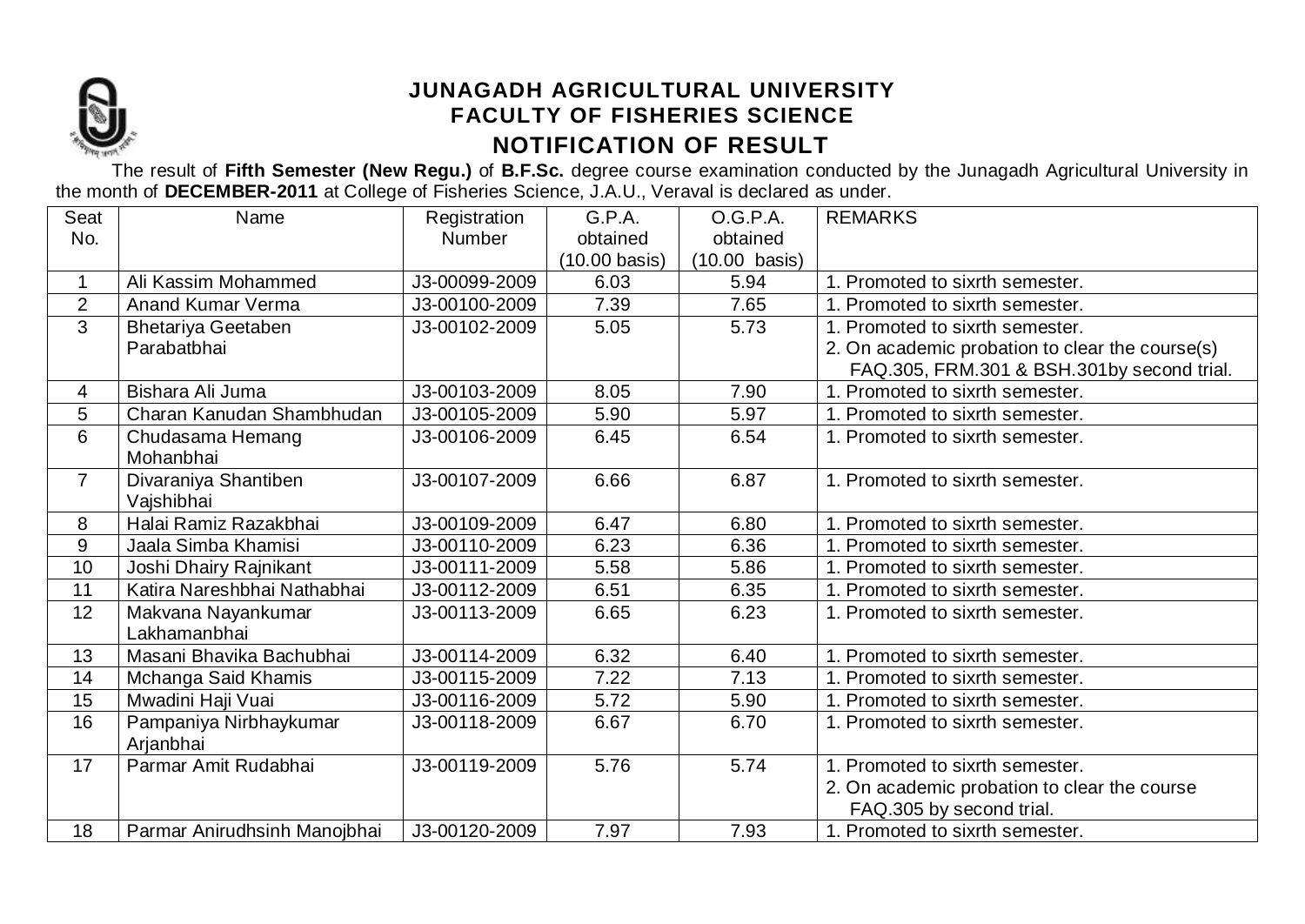| Seat | Name                      | Registration  | G.P.A.                  | O.G.P.A.                | <b>REMARKS</b>                               |
|------|---------------------------|---------------|-------------------------|-------------------------|----------------------------------------------|
| No.  |                           | <b>Number</b> | obtained                | obtained                |                                              |
|      |                           |               | $(10.00 \text{ basis})$ | $(10.00 \text{ basis})$ |                                              |
| 19   | Parmar Ejaz A.Rahim       | J3-00121-2009 | 7.67                    | 7.49                    | 1. Promoted to sixrth semester.              |
| 20   | Parmar Minaz Husenbhai    | J3-00122-2009 | 7.64                    | 7.72                    | 1. Promoted to sixrth semester.              |
| 21   | <b>Pravesh Kumar</b>      | J3-00124-2009 | 7.95                    | 8.33                    | 1. Promoted to sixrth semester.              |
| 22   | Shemsa Gharib Bilal       | J3-00127-2009 | 5.60                    | 5.50                    | 1. Promoted to sixrth semester.              |
|      |                           |               |                         |                         | 2. On academic probation to clear the course |
|      |                           |               |                         |                         | FAQ.305 by second trial.                     |
| 23   | Soneri Suraj Ganeshbhai   | J3-00130-2009 | 6.54                    | 6.49                    | 1. Promoted to sixrth semester.              |
| 24   | Vaishya Ravi Chunilal     | J3-00132-2009 | 6.78                    | 6.71                    | 1. Promoted to sixrth semester.              |
| 25   | Vala Rajeshbhai Bhojabhai | J3-00133-2009 | 7.45                    | 7.28                    | 1. Promoted to sixrth semester.              |
| 26   | Vinod Kumar Paswan        | J3-00134-2009 | 7.29                    | 7.63                    | 1. Promoted to sixrth semester.              |

No. JAU / REG / EXAM / T-5 / 1828-30 / 2012 **REGISTRAR** Date: 15 / 02/ 2012

### *Copy f.w.cs.to:*

- 1. The Principal, College of Fisheries Science, JAU, Veraval (5 copies).
- 2. The Director of Students' Welfare, JAU, Junagadh
- 3. Table-4 of this office.